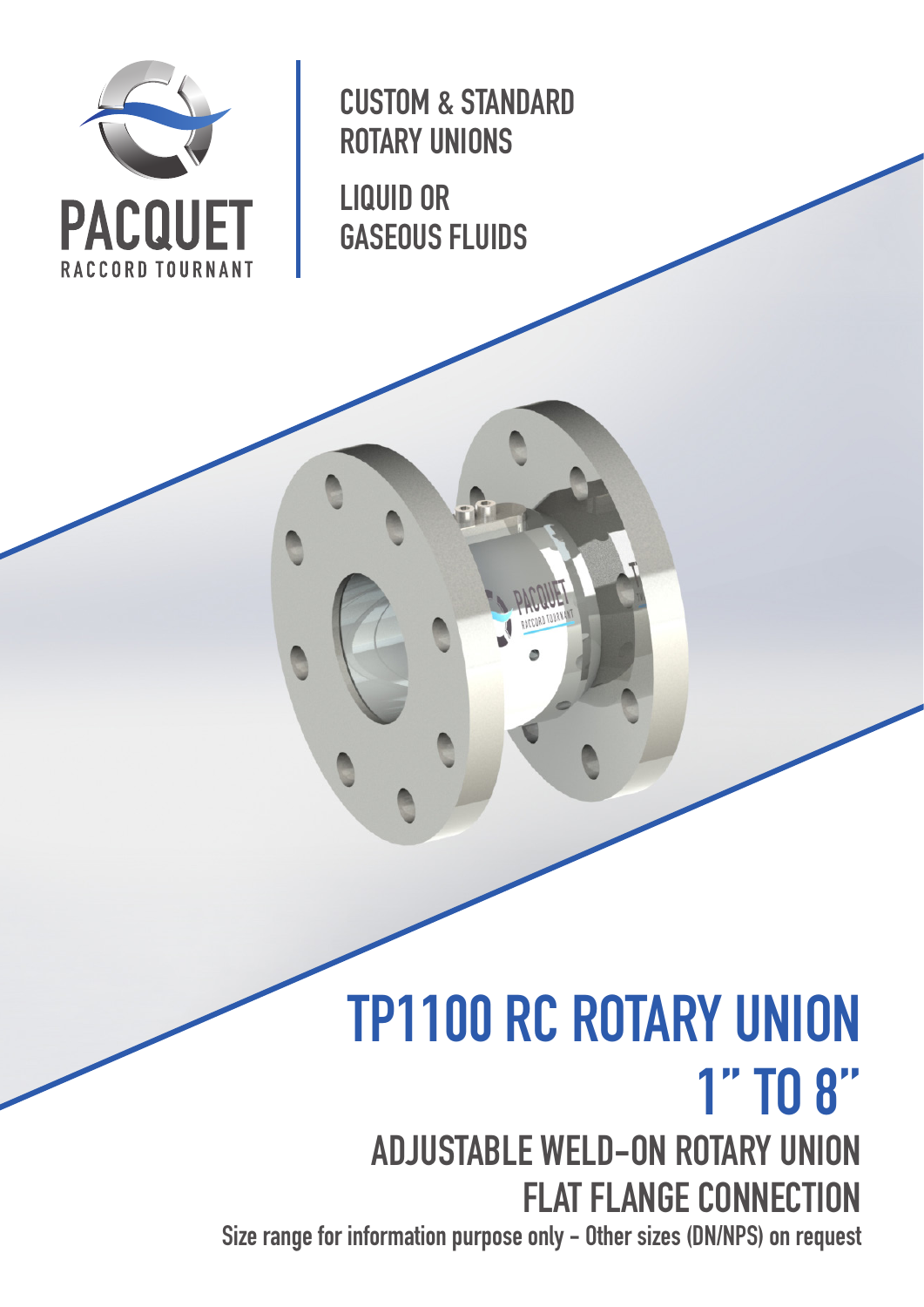# TP1100 RC ROTARY UNION - 1'' TO 8''

ADJUSTABLE WELD-ON ROTARY UNION FLAT FLANGE CONNECTION

Other sizes (DN/NPS) on request



**Ergonomic rotating joint (short) Ideal for processes with space constraints**

#### STRENGTHS AND SPECIFICITIES

- The advantages of our adjustable swivel joints applied to your installation: we construct your flat flanged version from our weld-on version !
- Assembled with PN10/16 flanges as standard

#### TECHNICAL INFORMATION

- 1 passage
- Stainless steel (1'' and more) Carbon steel (2'' and more with anti-corrosion coating)
- Raccordement par brides plates
- Rotation guided by a double row of ball bearings
- Main seal provided by the seal Material adapted to your operating conditions: contact us

#### OPERATING CONDITIONS

- Air, water, oils, gas, vacuum and others
	- NPS 1'' to 8'' Others on request
- Orientation and/or slow non-continuous rotation



 $\mathbf{a}$ 

 Up to 16 bar depending on the flanges - Higher pressures available on request: contact us

 Up to 180°C depending on the nature of the seal and the grease used: contact  $|I| \leq$ 

### MAIN SECTORS OF ACTIVITY

- Food industry
- Energy Environment Wastewater treatment
- Robotics Electronics
- Marine environment

#### **EXAMPLES OF APPLICATIONS**

- Sludge unloading arm in wastewater treatment plants
- Treatment of waste
- Loading arms and hoses